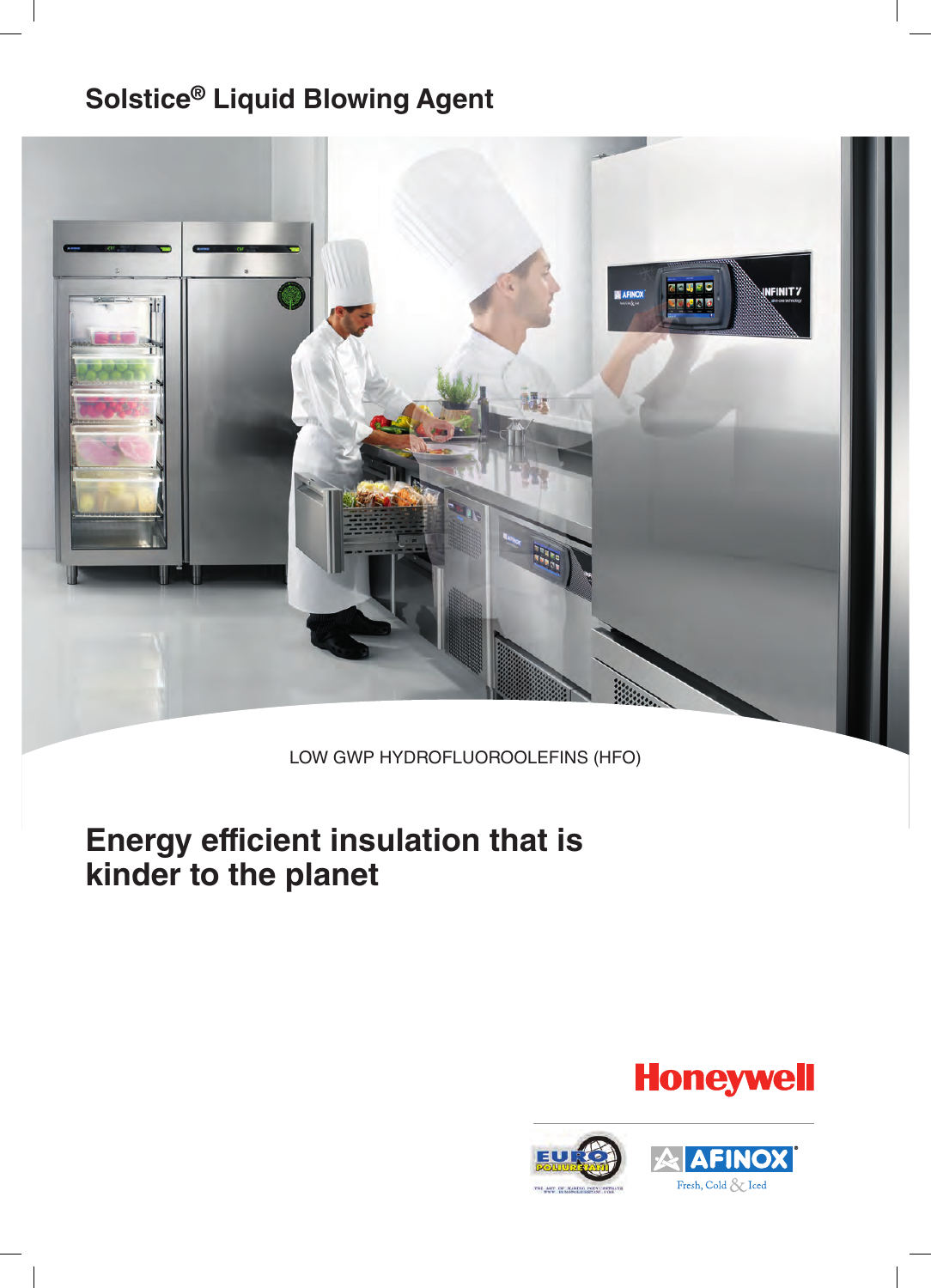# Solstice® Liquid Blowing Agent Energy efficient insulation that is kinder to the planet

Afinox is one of the leading manufacturers of high quality professional catering equipment – frozen food storage and retail display cases. The company places environmental responsibility at the heart of its design and manufacturing process and is rigorous in the way it pursues a greener way of working.

It recently introduced Honeywell's fourth generation blowing agent – Solstice LBA – in their range of commercial cabinets in partnership with polyurethane insulation specialists Europoliuretani srl – and the results have proven the new blowing agent containing foam to offer both environmental and energy efficiency benefits.

## **Situation**

The cold chain sector is increasingly demanding higher energy efficient commercial cabinets to reduce energy costs and  $CO<sub>2</sub>$  footprint. In order to help achieve this, cabinet producers are looking at Solstice Liquid Blowing Agent (LBA) to improve polyurethane insulation performance while meeting environmental regulations.

At the same time over the last 10 years, the focus for regulatory authorities and increasingly for customers is on the production of foams with zero Ozone Depletion Potential (ODP) and with ultralow Global Warming Potential (GWP) blowing agents. Manufacturers face several challenges when considering alternative blowing agents to produce the insulating foam:

- Water-based foams provide less insulation since its initial thermal conductivity is higher and deteriorates at higher degree over time. Operations costs are higher since molds have to be heated in order to guarantee acceptable adhesion to the liner; mixing and processing is more difficult since the polyol has a higher viscosity.
- The transition to pentane needs to take into account the high costs associated with safety equipment to mitigate the flammability risk. A safety operation requires a constant monitoring of the working areas and use of specialized detection equipment and powerful ventilation systems.

• HFCs provide good insulation capabilities thanks to their low thermal conductivity. However, regulations in the European Union will limit their use in the future due to their high global warming potential (GWP).

So when Honeywell introduced its innovative low GWP HFO-based Solstice LBA into the market, it provided an opportunity for polyurethane foam producer Europoliuretani to offer a suitable alternative to reduce energy consumption and provide good environmental properties to its customer and cabinet producer Afinox.

As a first step, Europoliuretani compared the insulation performance of the foam systems made with three different blowing agents: water, HFC and Solstice LBA.

# **Outcomes**

**The test programme using Solstice LBA exhibited the following results:**

- The insulation made with Solstice LBA used in Afinox equipment offered a 17% improvement in comparison with water based systems
- With Solstice LBA, Afinox equipment delivered 3% energy efficiency gain over HFC-blown foam

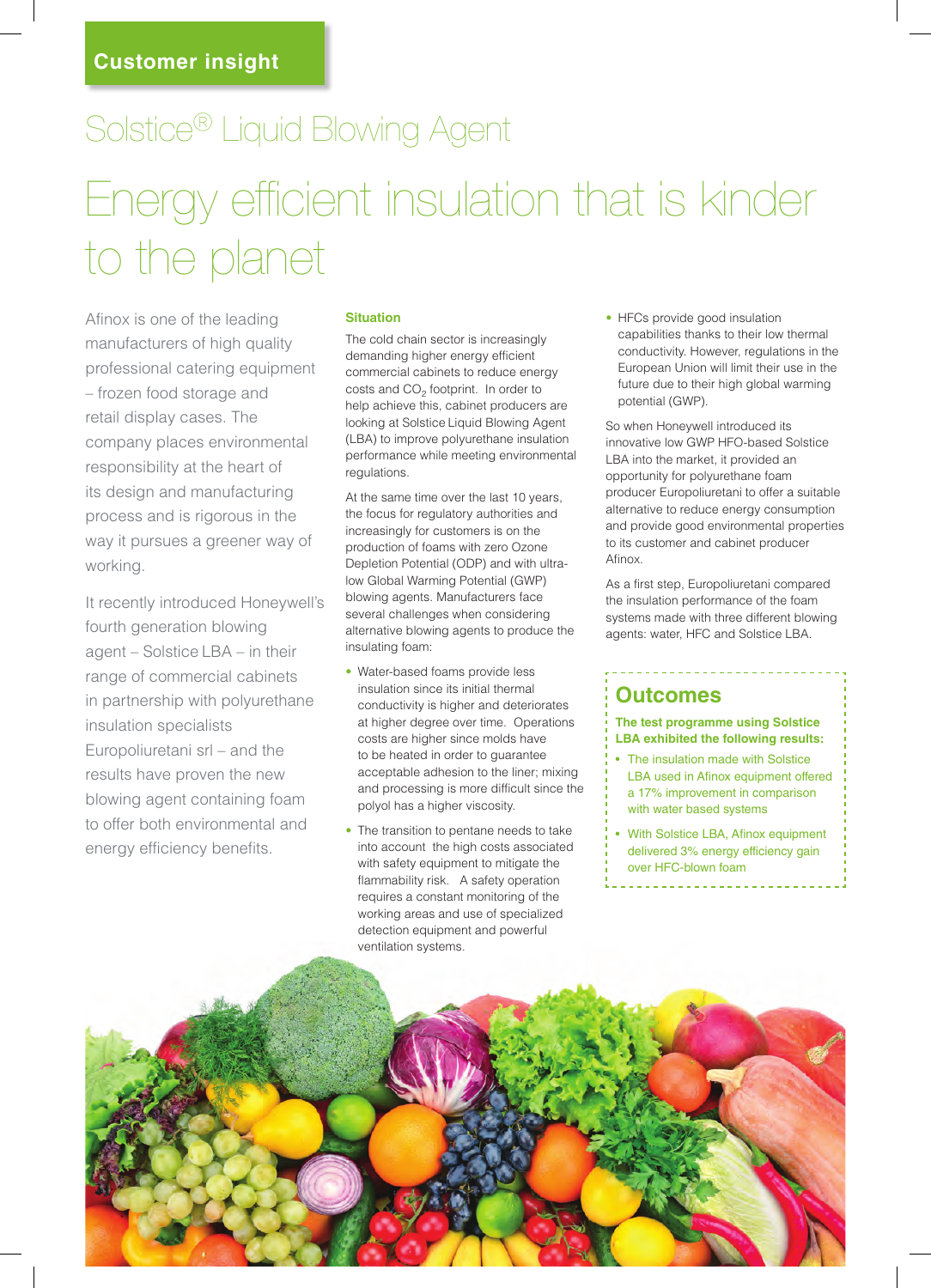## **Putting Solstice® LBA to the test**

The trial conducted by Europoliuretani and Afinox compared the relative performances of manufacturing a polyurethane panel using a water-based system, an HFC 245fa blown system, and Solstice LBA.

The results of the test were as below:

The panel made with Solstice LBA showed a 17% improvement in lambda over a 180 day period compared to water based foam.

Immediately after obtaining these results, trials were conducted in Afinox to evaluate the actual energy efficiency. Mekano BT 700 cabinets produced with two type of foams were tested side by side.

Cabinets using Solstice LBA were able to maintain a lower temperature than those made with HFC-245fa.



"The use of Honeywell's Solstice LBA in the foam is helping us improve the energy efficiency of our refrigerators, which is beneficial not only to customers and manufacturers, but to society as a whole."

**Civiero Karim, R&D Manager, Afinox Srl.**



# **More than 3% energy efficiency improvement**

*Since the temperature in the cabinet made with Solstice LBA is always lower thanks to the improved insulation, the compressor needs to run with less frequency compared to the one made with HFC-245fa resulting in lower energy consumption. Further improvement in energy efficiency is expected compared to pentane and water based foams.* 

Fig. 2 On/off cycles of the 2 refrigerating cabinets

Fig. 1 Maintenance of temperatures in the two refrigerating cabinets